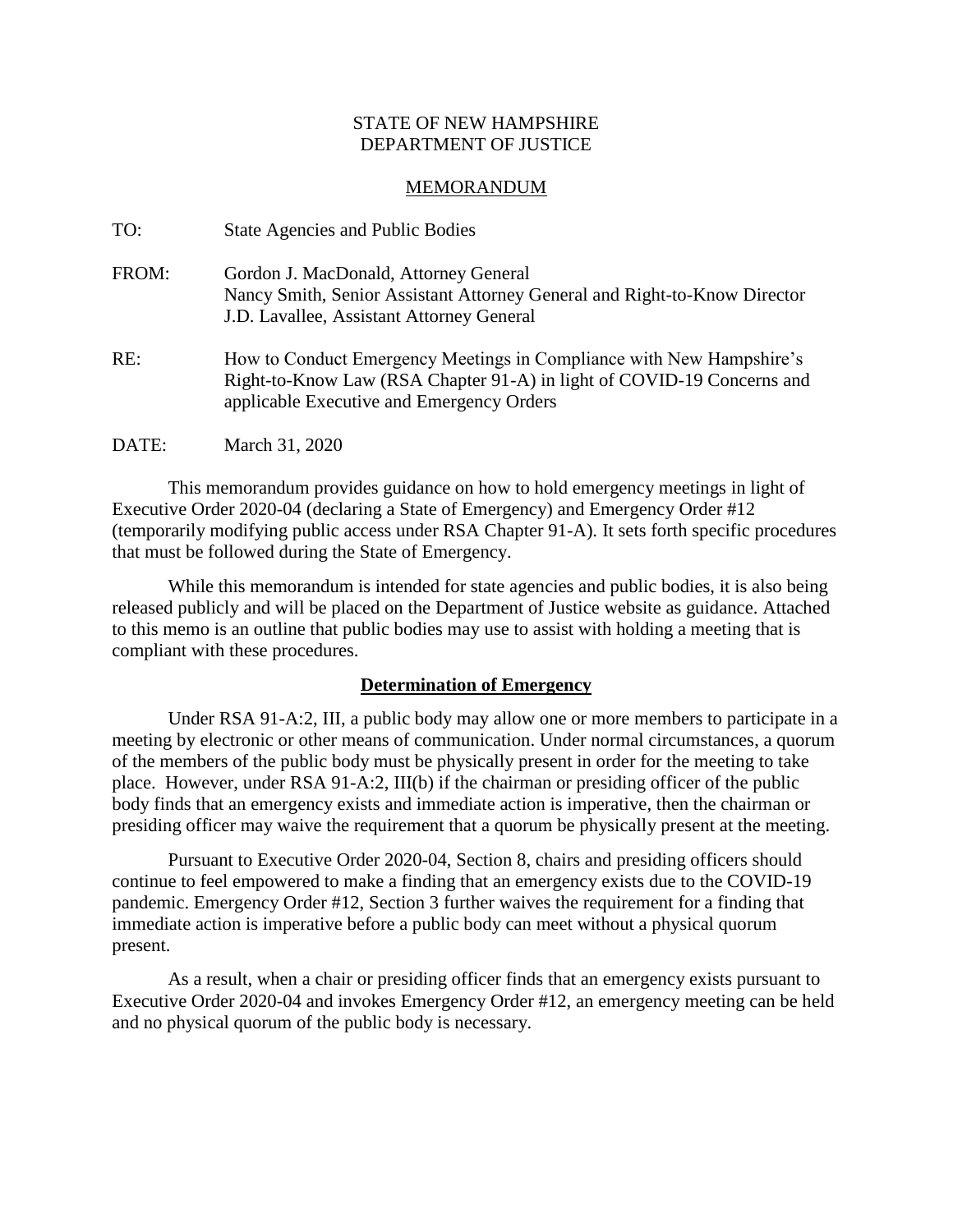## **Notice of Emergency Meeting**

Whenever it is determined an emergency meeting will be held, a notice of the time and place of such meeting must be posted as soon as practicable. The law requires employing whatever additional means are available to inform the public about the meeting. For example, notice may be given over the radio or by e-mail, social media, or telephone to people known to be interested in the subject matter of the meeting. The nature of the emergency will dictate the type of notice that can be given. In any event, notice must be posted and a diligent effort must be made to reasonably inform the public that a meeting is to be held and the means for public access. Such efforts should be documented.

Even in situations where a majority or all of the public body is participating in a meeting electronically, the meeting must still be properly noticed at least 24 hours in advance unless the chair or presiding officer has concluded that an emergency circumstance requiring immediate action, in addition to the COVID-19 pandemic, necessitates waiving the notice requirement. While not required under the Right-to-Know law, it is generally appropriate that the notice of a meeting include or be accompanied with a brief list of the planned agenda items and a general notice that other matters within the public body's jurisdiction may be considered. Where the rationale justifying the emergency meeting is the risk of exposure to COVID-19 by physical attendance, there should generally not be a need to waive the notice requirement.

# **Emergency Meeting Procedure**

Under the usual statutory framework, where the requirement of a physically present quorum is waived, a meeting of a public body may be conducted with most or all members participating electronically. However, the meeting must still be conducted in a manner that allows for public access. Typically, there must be a physical location specified in the notice where the public can attend at which any members physically present are located, and the remote members must participate in a manner that allows for their statements to be audible to any members of the public who are in attendance. If all members are participating electronically, then the public body must still provide a physical location to allow for public access to the meeting (even if such location is, for example, merely a room with a speaker phone).

The requirement that the public body still provide a physical location to allow public access to the meeting was waived by Emergency Order #12, Section 4, so long as the public body:

a) Provides public access to the meeting by telephone, with additional access possibilities by video or other electronic means;

b) Provides public notice of the necessary information for accessing the meeting;

c) Provides a mechanism for the public to alert the public body during the meeting if there are problems with access; and

d) Adjourns the meeting if the public is unable to access the meeting.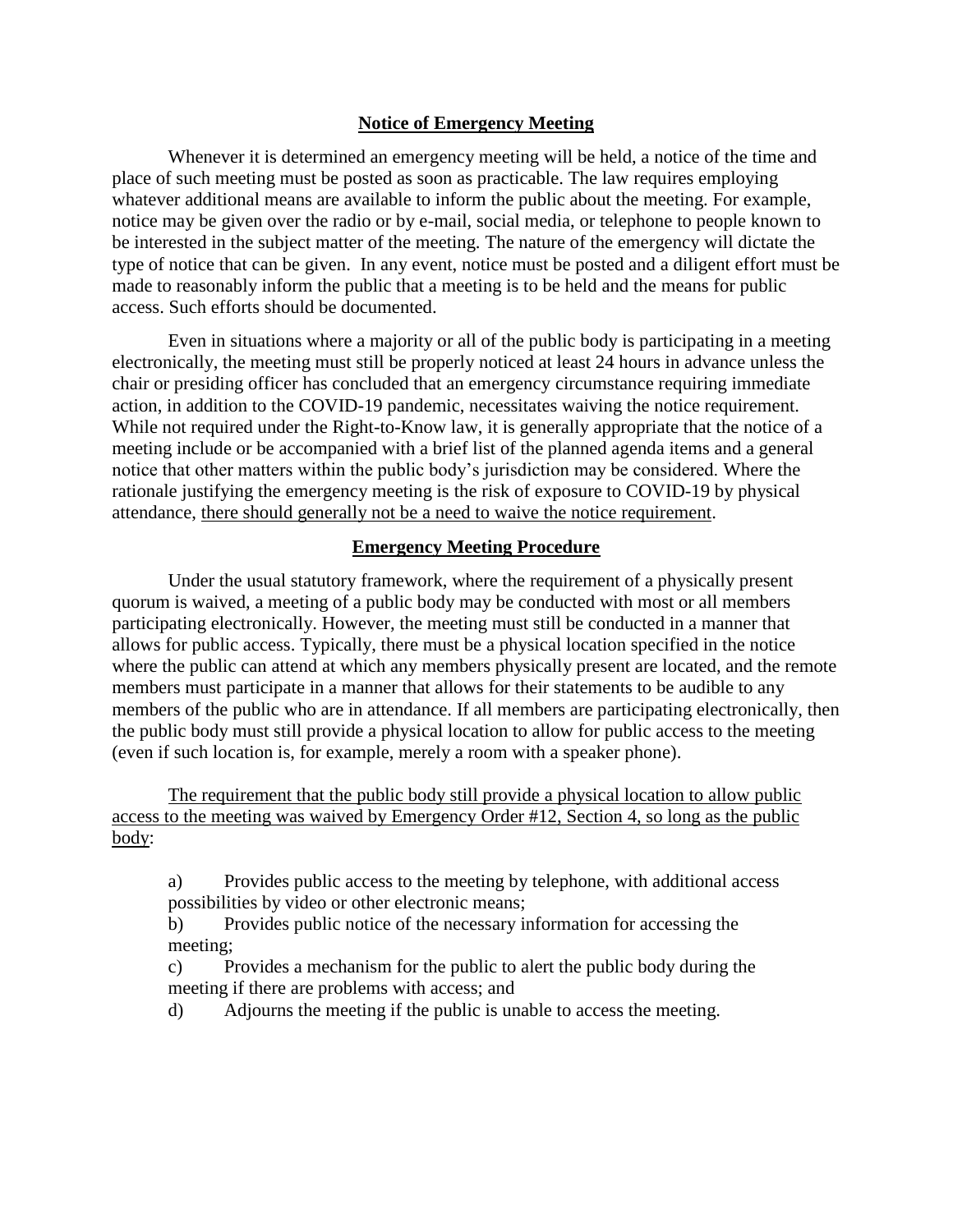## **Emergency Meeting Member Participation**

To ensure public access to the meeting, the public body must also take the following steps when a public body is conducting a meeting with remote (telephonic or video conference) members and remote public access under the emergency meeting procedures outlined above:

a) Any member of a public body participating remotely must identify any other persons present at the location from which the member is participating; and

b) The member(s) of a public body participating remotely are deemed to be present at the meeting for the purposes of voting.

All votes taken at a meeting at which any member participates electronically must be by roll call vote. This means that the minutes need to list all members participating and their vote on each vote. A total of Yeas and Nays is not sufficient.

#### **Non-Public Sessions and Non-meeting Sessions**

Public bodies may need to consult with legal counsel (a non-meeting) or go into a nonpublic session for an authorized purpose under RSA 91-A:3 or other statutory provision which authorizes a public body meet in non-public session. There has been no expansion of the criteria for non-public sessions or non-meetings under the State of Emergency at this time. Whenever feasible, public bodies should consider the meeting agenda in advance in order to ensure the feasibility of holding such sessions with the remote technology available. Strategies to minimize impact on public accessibility and ensure a coherent meeting include consulting with legal counsel before a public meeting is called to order or deferring such consultation until after the close of public session. Matters appropriate for discussion in non-public session can also be grouped together and addressed at the end of a public session.

To properly enter non-public session a public body is still required to vote, by roll call vote, to adopt a motion for a non-public session. The motion should state the statutory basis for the non-public session and must be approved by the majority of the members. If there are multiple issues to be addressed in the non-public session each issue should be identified and the specific authorization for non-public session stated. The vote to go into non-public session is taken during the public session of the meeting and recorded in the minutes of the public meeting that will be available to the public. The public minutes should explicitly identify each voting member and how he or she voted on the motion to enter non-public session.

If a non-public session occurs, a separate call in number for just the members should be used to be sure the public is properly excluded from the non-public session meeting and no unauthorized listeners remain. The public should be told they can stay on the public line or rejoin, depending on the technology used, and that the public session will resume when the nonpublic portion is complete. The public session must resume in order to vote on whether to seal the non-public session minutes.

# **Minutes of an Emergency Meeting**

In all cases where the chair or presiding officer determines that an emergency exists pursuant to the COVID-19 pandemic and a quorum of the public body is not physically present,